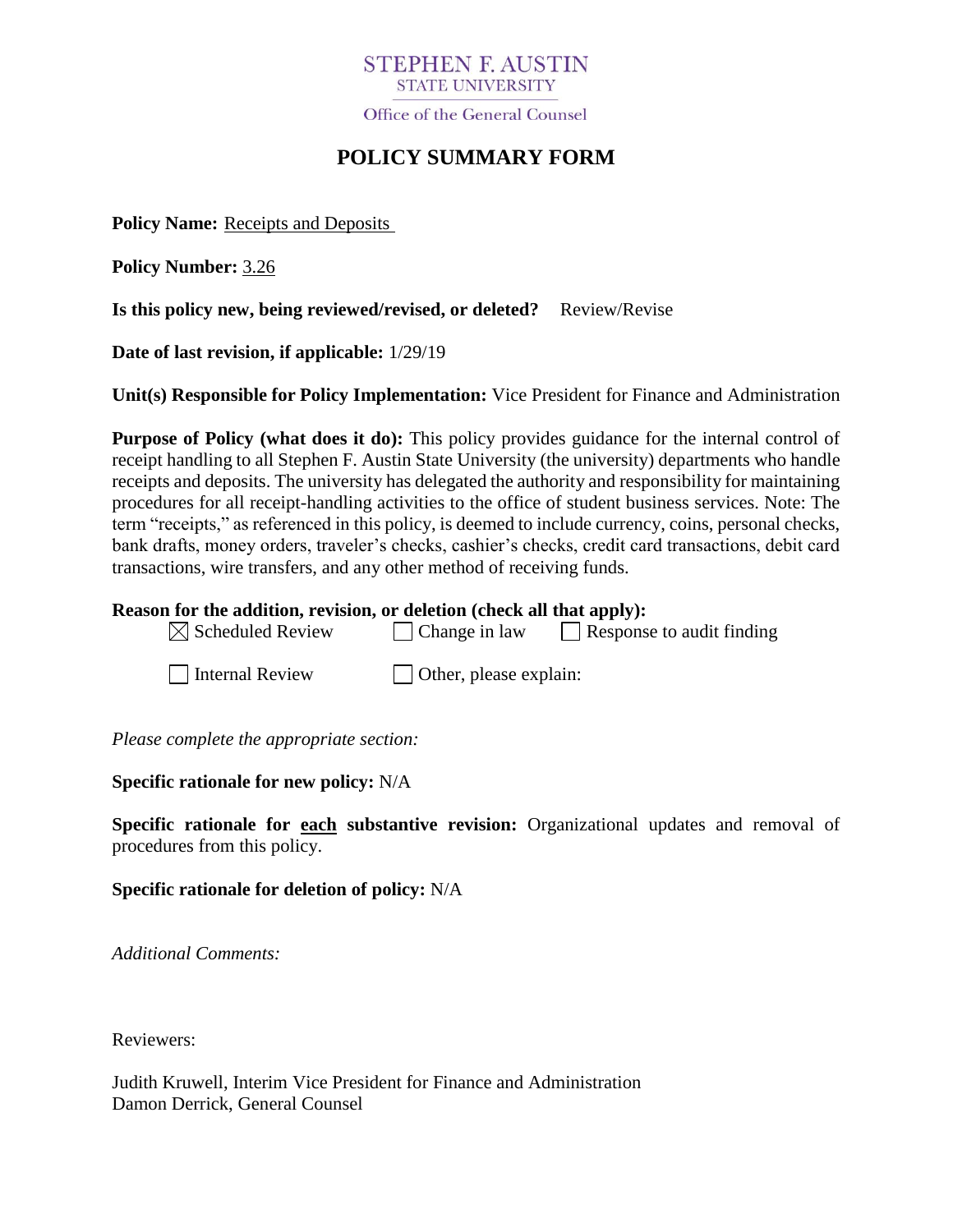# **Receipts and Deposits**

**Original Implementation:** Unpublished **Last Revision:** January 29, 2019 *April 12, 2022*

# **Purpose**

This policy provides guidance *for the internal control of receipt handling* to all Stephen F. Austin State University *(the university* SFA) departments *who* handleing receipts and deposits. The policy also encourages effective administration and internal control of receipt-handling operations throughout the university. *The university has delegated the authority and responsibility for maintaining procedures for all receipt-handling activities to the office of student business services.*  Note: The term "receipts," as referenced in this policy, is deemed to include currency, coins, personal checks, bank drafts, money orders, traveler's checks, cashier's checks, credit card transactions, debit card transactions, wire transfers, and any other method of receiving funds.

# **Definitions**

The **c***C***ustodian** is anyone who handles cash and receipts.

*Receipts as referenced in this policy, is deemed to include currency, coins, personal checks, bank drafts, money orders, traveler's checks, cashier's checks, credit card transactions, debit card transactions, wire transfers, and any other method of receiving funds.*

A **r***R***efund** is the return of funds for a transaction that occurred on a prior business day.

**Cashier's check** is a check purchased at a bank for any amount; the bank completes all information on the face of the check with a bank officer signing as the maker.

**Certified check** is a personal check guaranteed by the bank; the check is stamped "certified" and signed by a bank officer.

**Money order** is an instrument purchased at a bank, post office, or other business establishment for any amount that orders a sum of money to be paid to someone else.

**Traveler's check** is a special check supplied by banks or other companies for the use of travelers; these checks already bear the purchaser's signature and must be countersigned in the cashier's presence.

**Personal check** is a written order payable on demand, drawn on a bank by a depositor; a personal check is written against an individual's funds as opposed to a cashier's check, certified check, money order, or traveler's check, all of which are written against or guaranteed by bank funds.

**Starter check** is a non-personalized encoded check that a person receives from a bank when they establish a checking account. These are for the person's use prior to receiving *personalized* encoded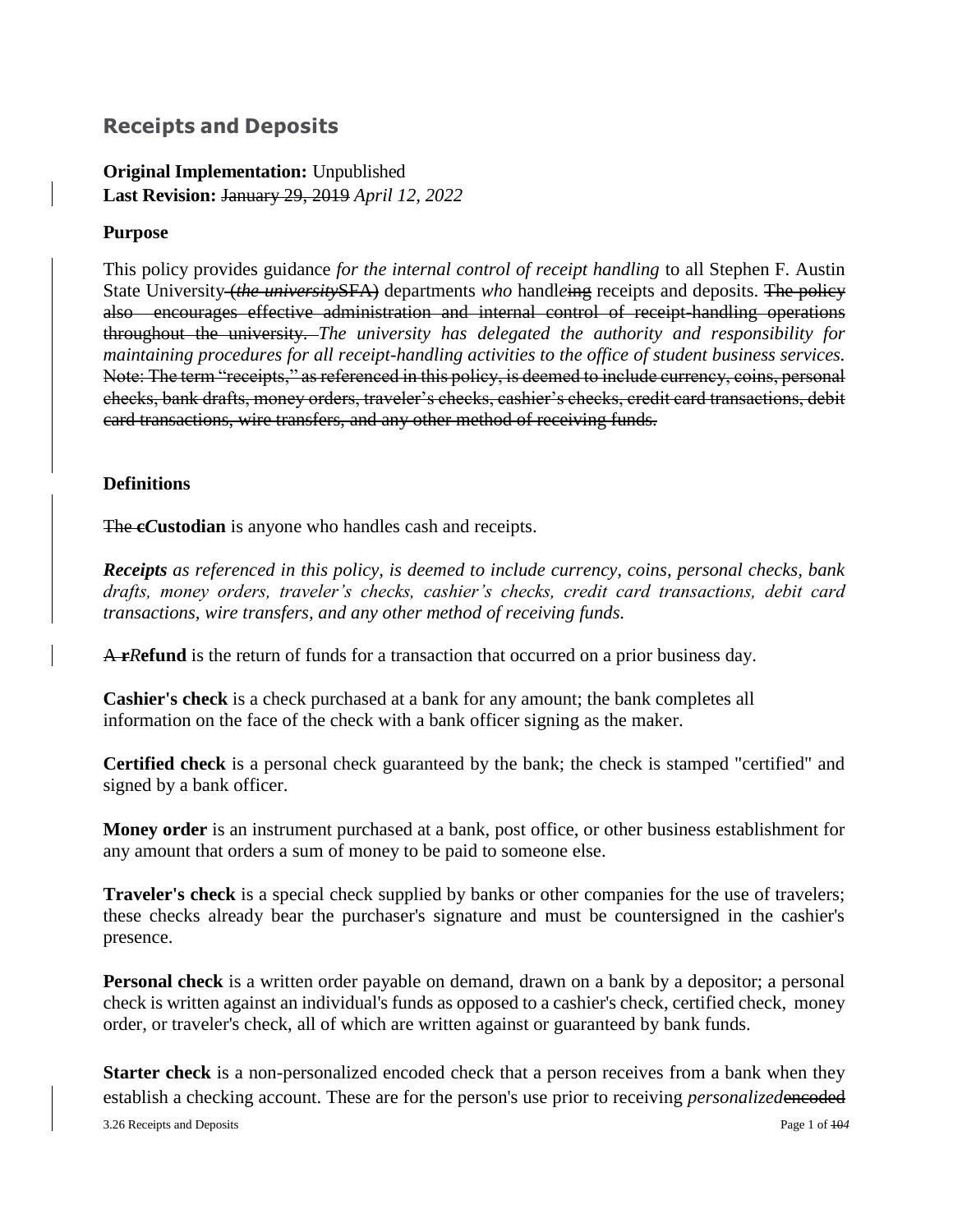checks from the bank. Starter checks should only be accepted if the bank has encoded the routing number and account number on the bottom of the check.

**Counter check** is a non-personalized, non-encoded check that is available at most banks.

**Third-party check** is a check made payable to a person or organization other than the one accepting or cashing the check (e.g. a paycheck).

**Foreign check** is a check written on a foreign bank (e.g., a Canadian bank) not specifically prepared as U.S. currency. The maker's address might be outside the United States; however, it is the bank's address that must be examined.

# **General**

The *vice president of finance and administration*university has delegated the authority and responsibility for establishing procedures for all receipt-handling activities to the *director of treasury and student business services*controller's office. In carrying out th*e responsibility for maintaining procedures for all receipt-handling activities* is duty, the controller's office *of student business services* is responsible *to*for:

- 1. Establishing and enforc*e*ing procedures governing the receipt, handling, custody, and disbursement of funds.
- 2. Requir*e*ing the establishment and maintenance of records *that* accounting for funds received and paid by the university.
- 3. Opening and closing bank accounts and transferring funds among such accounts as necessary and prudent, considering current interest rates and collateral levels.
- 4.*3.*Establishing and authoriz*e*ing procedures for granting, maintaining, and terminating the departmental collection of university funds *by a department,*. *office, or affiliated organization that handles university receipts.*

This policy is applicable to every university department, administrative office, and affiliated organization that handles receipts for any university-related function. Employees that handle receipts on behalf of the university are required to be familiar with the provisions of this policy. Additionally, *T*the controller's office *student business services office* or audit services may perform periodic audits of any department *or affiliated organization* with *university* receipt-handling operations.

Any individual handling university receipts is responsible *must remain familiar with the provisions of this policy,* to the university for *and ensure* proper security and accountability. Due to the personal liability involved in performing receipt-handling functions, it is important that only authorized employees accept funds for university business. In rare instances, non-employees (i.e. students or volunteers) may be authorized to accept fund*s* for the university if written approval is obtained from the *director of treasury and student business services or their designee*bursar. In these cases, an employee is responsible for ensuring that these persons are properly trained and receipts are handled appropriately. All persons accepting funds for the university are required to appropriately safeguard,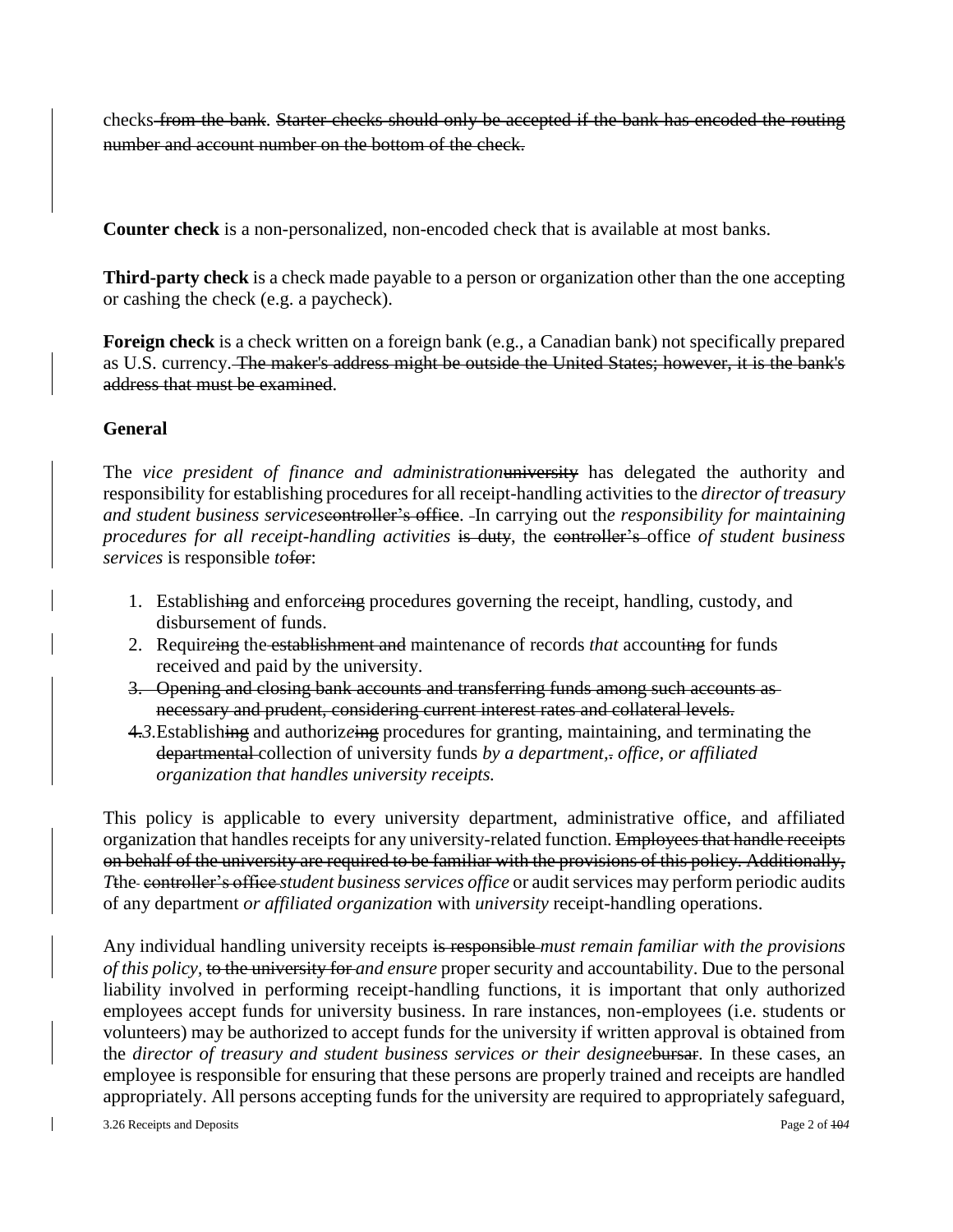account for, and document all receipts received on behalf of the university. Applicable university discipline and/or discharge policies will be followed in the imposition of sanctions related to a violation of this policy.

## **Segregation of Duties**

Receipt-handling operations must be subject to daily supervisory review and management. To minimize the potential for mistakes or misappropriation of receipts, the segregation of receipt handling duties is recommended. The duties of collecting receipts, maintaining documentation, preparing deposits, and reconciling records should be separated among different individuals. In departments where the separation of duties is not feasible, strict individual accountability and thorough management supervision and review is required.

### **Written Departmental Procedures**

In addition to the receipt-handling policies established in this document, each department that handles receipts is required to have its own internal procedures for receipts. Written procedures should minimally include authorization of person(s) to collect receipts; maintenance of receipt books; security and reconciliation of receipts; preparing, approving, and depositing receipts at the *student* business *services* office; over/short procedures; and a procedure to notify the appropriate campus authority in the event of a loss.

In addition, it is the responsibility of the department head or supervisor to ensure that all employees with receipt-handling responsibilities have receipt-handling duties included in their job description.

## **Safekeeping**

Departments handling receipts are responsible for the safekeeping of these university assets. Physical security should be emphasized to every employee involved in receipt handling. The following general guidelines should be followed to help maintain the integrity of those areas handling receipts:

- Unauthorized persons are not allowed in areas where receipts are handled.
- If possible, doors should be locked at all times in areas where receipts are handled. Safe doors should be kept closed during working hours and locked at times when it is not necessary to be in and out of the safe.
- All forms of payment including cash, checks, and credit card receipts should be counted and handled out of sight of the general public.
- **•** Individuals should keep working funds to a minimum at all times. Excess funds should be in a locked device or deposited with the business office.
- Cash and receipts should **NEVER** be unattended. This applies to cash registers, desktops, cash drawers, and any other place in which cash is located. If an employee leaves his or her workstation for any reason, regardless of how briefly, cash and receipts must be appropriately secured in a locked place.
- For overnight storage and during other periods when cash is not being used, it should be kept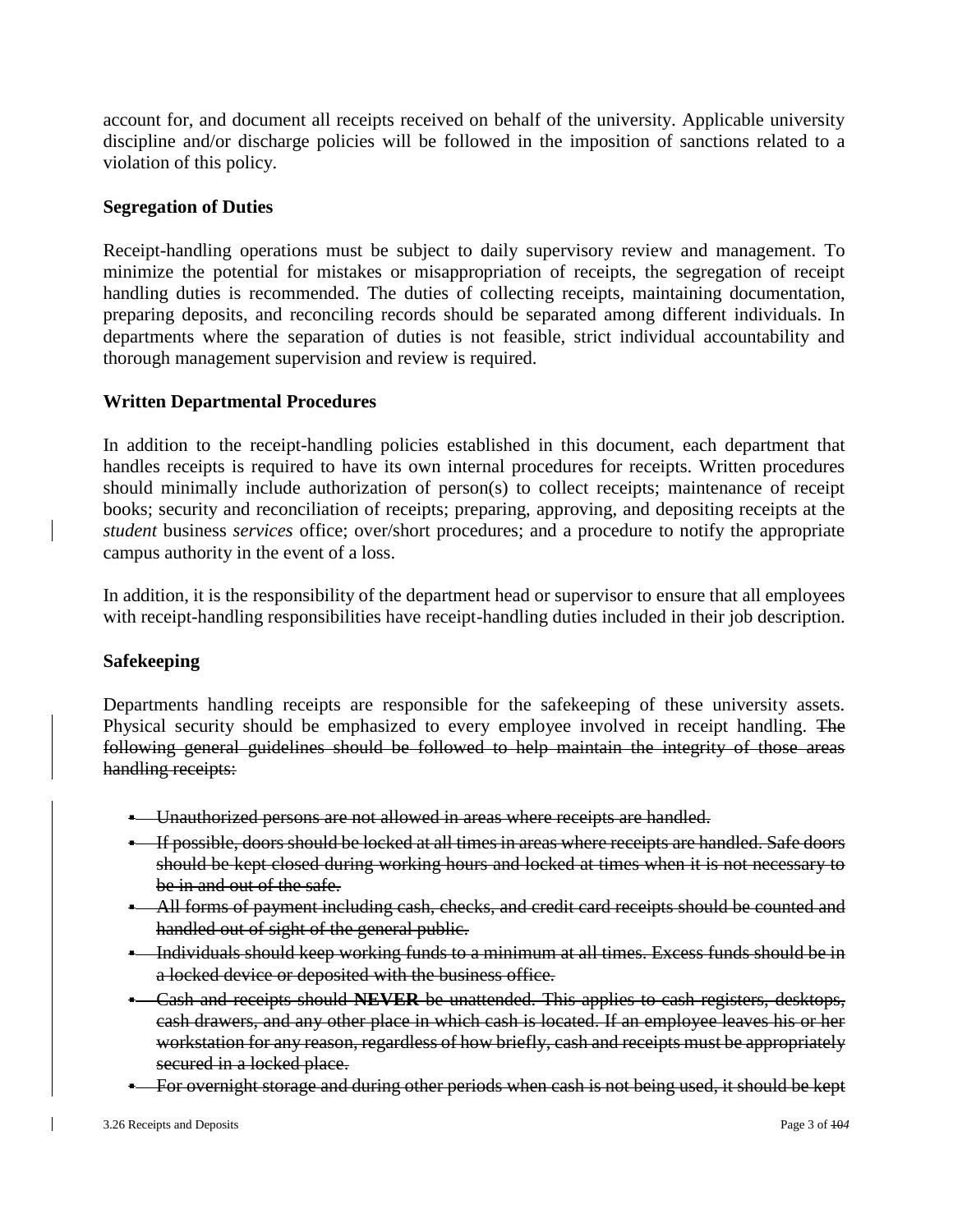in a secure place, either a safe or locked container.

- If a safe location is not available within the department, the cash and receipts should be brought to the business office on campus for safekeeping. The cash and receipts should be kept in a locked bank bag provided by the business office. The department name and responsible party should be noted on the outside of the locked bag.
- If a safe location is not available within the department, and the business office is not open, the cash and receipts should be taken to the University Police Department (UPD) in a locked bag.
- Under no circumstances should an individual keep university cash with their own personal funds, deposit university funds in a personal bank account, or take university funds to one's home for safekeeping.
- Checks should always be properly restrictively endorsed upon receipt (see Endorsement Stamps, below).

# **Prohibition Against Transactions Involving Family Members**

Employees may not receipt, accept, or handle checks, cash, or deposits from a relative, as defined by policy 11.16, Nepotism. Family member status is not terminated by death or divorce.

# **Custodian Responsibilities**

*Custodians should be familiar with this policy and with Receipting Guidelines and Procedures found on the Student Business Services website*.

*The adequate and appropriate safekeeping of the university monies*: While using cash funds for daily operational activities, procedures should be established to maintain a safe and secure working environment to ensure the safeguarding of funds and safety of personnel. Employees should be well informed of their responsibilities for handling cash and receipt transactions and being accountable for those funds. The custodian must see that appropriate internal control measures are enforced.

When not being used for operational activities, all cash and receipts should be kept in a safekeeping device, either a safe or locked container. Lock combinations and the custody of keys should be maintained by one person. These items should not be stored in an unlocked desk drawer or unsupervised area. For strictly emergency situations, the department head or other designated employee should have the safe combination or an extra set of keys.

*Maintaining current and accurate records of the funds*: The records should provide clear documentation of receipts from the time of collection to the time of deposit. This documentation should always be readily available for audit by the *student business services*controller's office, internal or external auditors, or the department head. Specific information on appropriate documentation can be found under *in* Receipt*ing Revenues Guidelines and* s Procedures, b*Procedures*elow*. on the SFA Student Business Services website (add link)*.

3.26 Receipts and Deposits Page 4 of 10*4 Overages and Shortages:* Both overages and shortages should be noted and tracked by the custodian and then reviewed and certified by a supervisor or department head. Significant amounts should be immediately reported to the department head and the *student business services*controller's office. If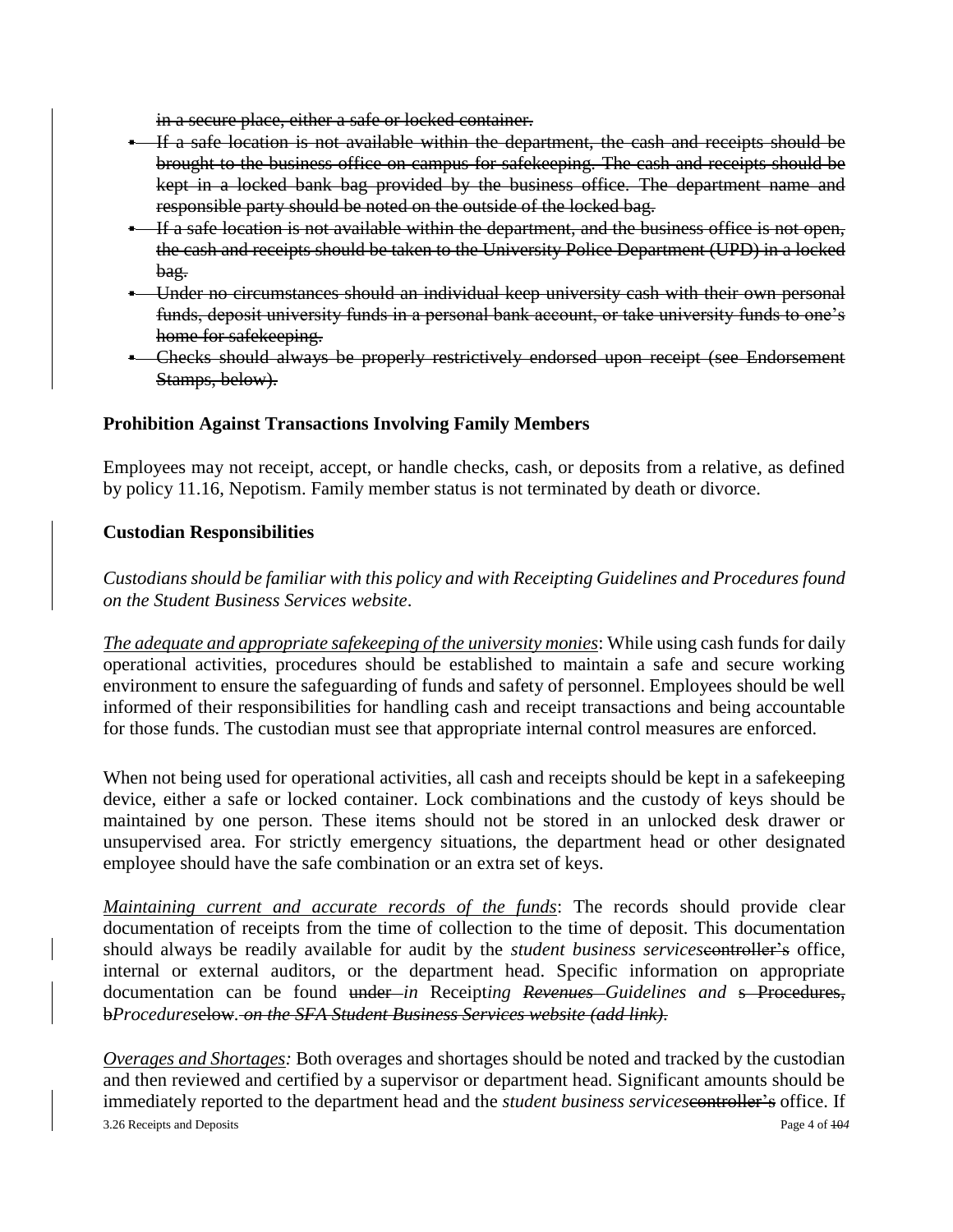there appears to be a growing pattern or anything unusual or abnormal about the overages and shortages, that information must be disclosed immediately.

*Refunds:* -Refunds cannot be made directly through the use of petty cash funds, change funds or funds received from cash receipts, unless specifically authorized by the *student* business *services*  office. All refunds should be processed by the completion of a purchase voucher in adherence to the procedures as established by the *procurement and business services*controller's office, depending upon the type of transaction involved. Petty cash funds, change funds, or funds received from cash receipts must not be used to reimburse employees for out-of-pocket expenditures. These reimbursements will be made in accordance with procedures developed by the *procurement and business services*controller's office. All funds must be deposited into a university account before a department may use the receipted funds.

*Training Requirements*: Mandatory receipts training is required of all employees whose job duties include the acceptance, record keeping, and deposit of university receipts. Additionally*Additionally,* , *in accordance with policy 14.8, Payment Card Acceptance and Security,* separate training is required for employees who handle payment cards. Receipts and payment card training is required on an annual basis and should be coordinated through the *student* business *services* office.

### **Receipting Revenues**

University departments that collect receipts must have an established departmental procedure for documenting all receipts. Computer generated receipts, cash register receipts, or pre-numbered receipt books or tickets are acceptable forms of documentation. All pre-numbered receipt books are issued by the business office. All other receipts issued must be approved by the business office as to format. As a minimum, receipt documentation should include:

- 1. Payer's name
- 2. Amount of payment
- 3. Mode of payment (cash, check, credit card, money order, etc.)
- 4. Check or money order number, if applicable
- 5. Purpose of payment
- 6. Date of payment
- 7. Initials of employee collecting funds

The above applies to receipts collected directly from individuals, as well as receipts received through the mail, over the Internet or by phone. With prior approval by the business office, departments that receive large volumes of checks by mail may document their receipts by creating a spreadsheet which contains the information above. The check number, date of receipt, initials of the employee, and the amount must be noted on the face of the application or documentation received with the payment. The spreadsheet must be reconciled to the group of checks.

#### **Canceled/Voided Transactions**

The same-day cancellation of a transaction must be approved by a supervisor. Upon approval, the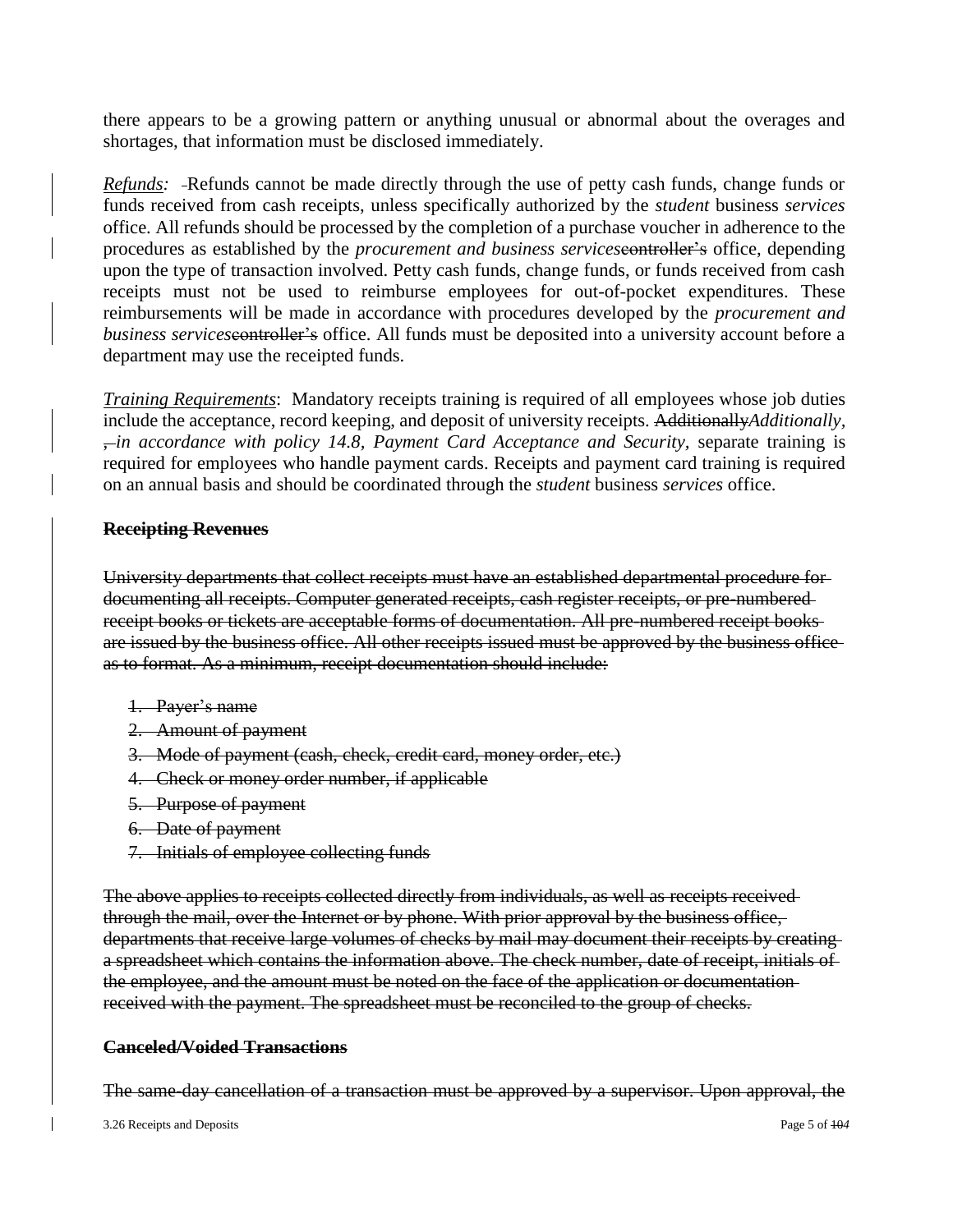original receipt should be voided and the payment returned to the customer. The customer should sign the voided receipt acknowledging the transaction.

#### **Manual Cash Receipt Books**

Manual pre-numbered cash receipt books may be obtained from the business office only. Receipt books will not be placed in campus mail. The business office will document the distribution of each receipt book. Documentation will include:

- 1. Department name
- 2. Numbers of each book distributed
- 3. Signature by the person receiving the book(s)
- 4. Description of what the receipts book(s) will be used for

Each person issuing receipts and/or making deposits **MUST** have receipt training in order to ensure the proper procedures are followed. The business office will provide this training (see Training Requirements above).

The receipts **MUST** be used in consecutive order. All receipts, including voided receipts, MUST be accounted for. The original (white) receipt is given to the customer. The green copy of eachreceipt is to be sent to the business office along with a Deposit Summary form (approved by the business office as to format). The yellow copy of each receipt should remain in the receipt book for reference purposes.

Note: It is the department's responsibility to retain all documentation pertaining to deposits. Record retention schedules (see Records Management (2.9)) must be adhered to for all receipts, receipt books, Deposit Summary Forms, and any other backup. Copies of checks and other confidential information should not be retained. Documentation should be destroyed in accordance with the approved SFA Records Retention Schedule.

## **Reconciling Cash and Receipts**

Cash receipts **must** be reconciled. On days when cash is collected, a reconcilement must be performed at the close of the business day when possible, and no later than the beginning of the next business day. Cash, checks and credit cards must reconcile with the daily receipts. All receipt numbers (including voids) utilized for the day's business must be accounted for.

At a minimum, the supervisor must perform a monthly reconciliation of receipts to deposits, verifying that the amounts receipted were actually deposited and credited to the appropriate accounts in the Banner System. Depending upon the volume of transactions, weekly or daily reconcilements may be more appropriate. The business office can assist in determining the frequency. Under no circumstance should this reconciliation be performed by the same individual who receipted the funds. The supervisor must keep written documentation of the reconciliations and report any discrepancies to the controller's office immediately.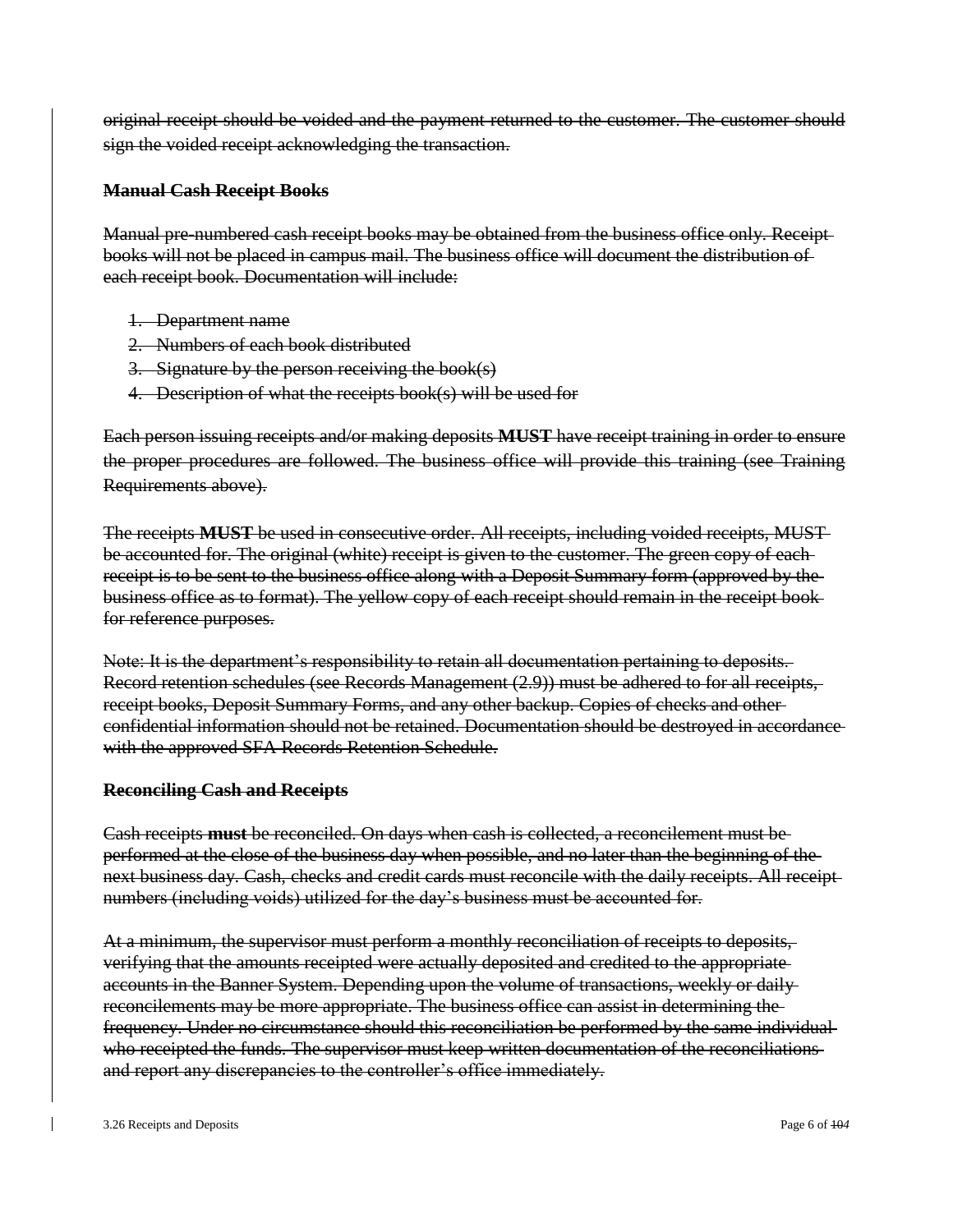### **Payment Acceptance**

Acceptable forms of payment with proper identification:

- Cashier's Check
- **•** Certified Check
- Money Order
- **•** Traveler's Check
- Personal Check
- Starter Check

Unacceptable forms of payment without permission of the business office:

- Counter Check
- Third-Party Check
- Foreign Check

Every check or money order must be reviewed for completeness as follows:

| <b>Item</b>                      | <u>Verification</u>                                                     |
|----------------------------------|-------------------------------------------------------------------------|
| <b>Account holder's</b><br>1S    | Verify the information is included on the check. A daytime phone number |
| name, address, phone preferred.  |                                                                         |
| <b>Bank coding and</b><br>number | Observe that the check has the customer's bank account and routing      |
| holder's account                 | encoded on the bottom along with the bank and check number.             |
| <b>Payee</b>                     | Must be payable to Stephen F. Austin State University, SFA, or SFASU.   |
| <b>Date</b>                      | Verify check is not stale dated or postdated.                           |
| <del>Amount</del>                | Verify that numerical amount is same as written amount.                 |
| <b>Signature</b>                 | Observe that check is signed.                                           |

## **Credit Cards**

Stephen F. Austin State University accepts the following credit cards:

- Visa
- **-** American Express
- MasterCard
- **•** Discover

When accepting credit cards, the following guidelines should be observed:

▪ Credit cards shall be accepted for no more than the amount of purchase.

3.26 Receipts and Deposits Page 7 of 10*4*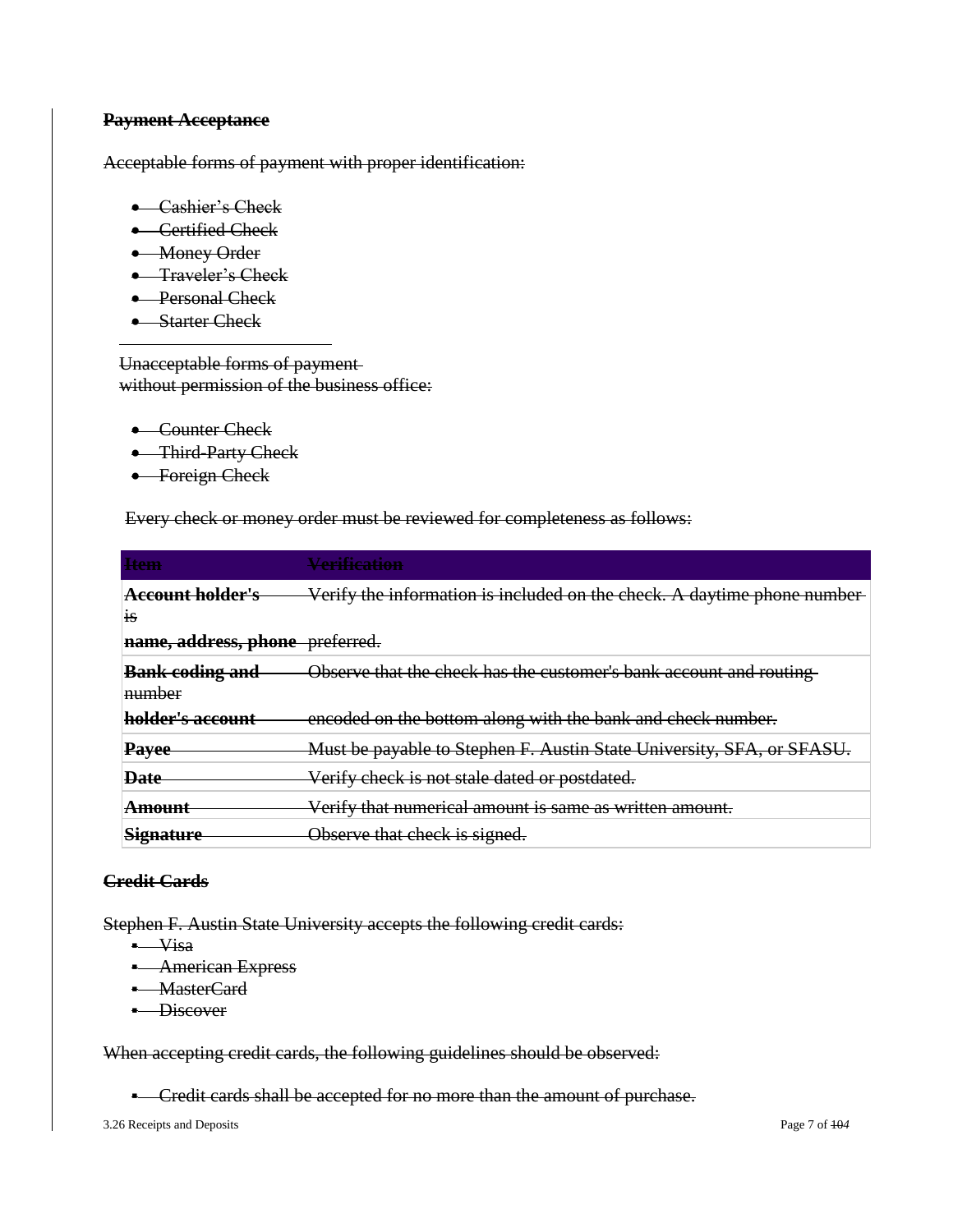- **•** The expiration date and security code are required.
- If information is received by phone, a contact phone number must be included.
- All credit card information should be considered confidential and must be protected (see Payment Card Acceptance and Security (14.8)).

Specific instructions for handling credit card transactions will be provided during receipt training and payment card training (see Training Requirements, above).

#### **Signage**

At the location where funds are collected, each department must have signage in place with the following information:

**• MAKE CHECKS PAYABLE TO SFASU** 

- PLEASE ASK FOR A RECEIPT
- **RETURNED CHECK FEE WILL BE CHARGED**
- NO FUNDS LEFT OVERNIGHT

#### **Endorsement Stamps**

Each department must restrictively endorse all checks *immediately* upon receipt. This prohibits the negotiation of the check if it is stolen. Endorsement stamps can be obtained from Printing Services and read: "Stephen F. Austin State University, For Deposit Only". The department should include the department's name under the endorsement, so lost or stolen checks can be traced back to the department if found.

#### **Deposits of Cash and Checks**

Some university departments are authorized to make deposits directly to the bank in a locked bag via courier service provided by the UPD. These departments include: student center business office, Fine Arts ticket office, and Athletics. Other departments may request such authorization from the business office. All other departments will hand deliver their deposits in a locked bag to the business office or to one of the above named departments (upon approval by the business office). Each department that makes deposits shall submit the following to the business office on the deposit date:

- Deposit Summary form
- **The green copies of the receipts or the cash register tapes**

Deposits must be brought to the business office (or above named departments) within five (5) calendar days or when \$100 or more in receipts have accumulated, whichever comes first. The business office will establish the time of day that deposits must be received. Deposits must not be mailed to the business office.

All checks must be restrictively endorsed immediately upon receipt (see Endorsement Stamps above).